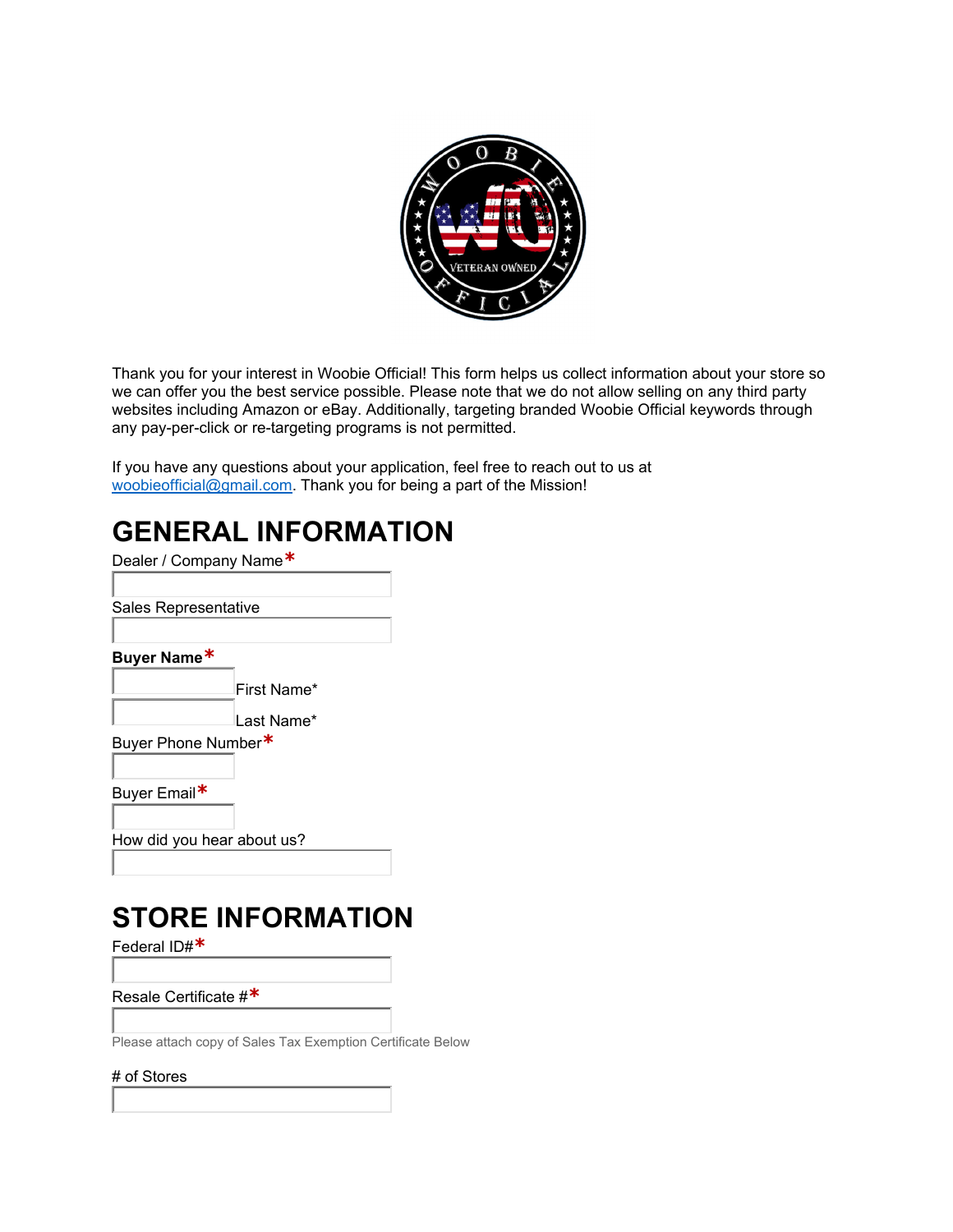| <b>Years in Business</b>                                                        |             |
|---------------------------------------------------------------------------------|-------------|
|                                                                                 |             |
| <b>Legal Formation</b>                                                          |             |
| $\text{Corporation}^{\square}$ Partnership $^{\square}$ Individual $^{\square}$ | Institution |
| Type of Store*                                                                  |             |
|                                                                                 |             |
| <b>Website URL</b>                                                              |             |
|                                                                                 |             |
| Facebook URL                                                                    |             |
|                                                                                 |             |
| Instagram Handle                                                                |             |
|                                                                                 |             |
| <b>Twitter Handle</b>                                                           |             |
|                                                                                 |             |
| Sales Tax Exemption Form (TC-721<br>*If physical store is in North Carolina     |             |

### Resale Certificate**\***

\*Please upload copy of your resale certificate

#### Store Exterior Photo**\***

\*Please upload an image of the exterior of your store

#### Store Interior Photo #1**\***

Please upload an image of your store interior

#### Store Interior Photo #2

Please upload an image of your store interior

# **SHIPPING INFORMATION**

| Shipping Address* |                |                |
|-------------------|----------------|----------------|
|                   |                | Address Line 1 |
|                   |                | Address Line 2 |
| City              |                |                |
|                   | State/Province |                |
| ZIP / Postal      |                |                |
|                   |                | Country        |
| Shipping Contact* |                |                |
|                   | First Name*    |                |
|                   | Last Name*     |                |
|                   | Phong Number*  |                |

Phone Number\*